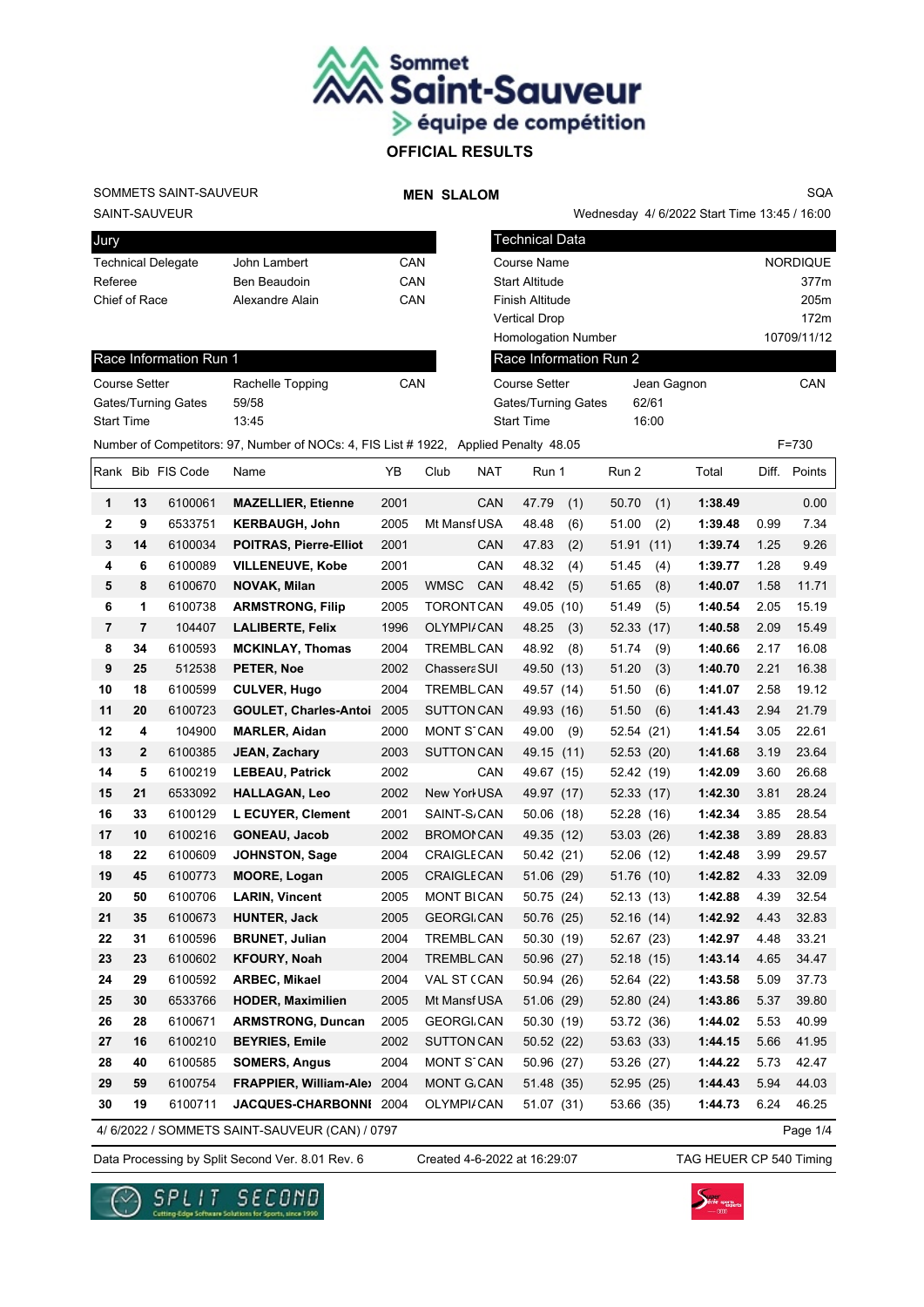#### SAINT-SAUVEUR SOMMETS SAINT-SAUVEUR

Wednesday 4/ 6/2022 Start Time 13:45 / 16:00 SQA

|    |         | omini -onuvcun    |                                                                  |      |                              |            | vvednesday 4/0/2022 Start Time 13.437 10.00 |                         |      |              |
|----|---------|-------------------|------------------------------------------------------------------|------|------------------------------|------------|---------------------------------------------|-------------------------|------|--------------|
|    |         | Rank Bib FIS Code | Name                                                             | YB   | <b>NAT</b><br>Club           | Run 1      | Run 2                                       | Total                   |      | Diff. Points |
| 31 | 27      | 104944            | <b>TREMBLAY, Raphael</b>                                         | 2000 | SAINT-S <sub>/</sub> CAN     | 51.63 (37) | 53.54 (31)                                  | 1:45.17                 | 6.68 | 49.51        |
| 32 | 69      | 104969            | <b>DESILETS, Elie</b>                                            | 2000 | SAINT-S/CAN                  | 51.62 (36) | 53.63 (33)                                  | 1:45.25                 | 6.76 | 50.10        |
| 33 | 24      | 6100390           | <b>LABELLE, Francois</b>                                         | 2003 | TREMBL CAN                   | 51.15 (32) | 54.33 (38)                                  | 1:45.48                 | 6.99 | 51.81        |
| 34 | 26      | 6100683           | <b>FULGA, Luca</b>                                               | 2005 | MONT STCAN                   | 51.23 (33) | 54.40 (40)                                  | 1:45.63                 | 7.14 | 52.92        |
| 35 | 39      | 6533481           | RACHWAL, Reid                                                    | 2004 | <b>USA</b>                   | 52.37 (46) | 53.32 (29)                                  | 1:45.69                 | 7.20 | 53.37        |
| 36 | 48      | 6191343           | <b>BERTRAND, Victor</b>                                          | 2003 | <b>SC CHATFRA</b>            | 52.17 (43) | 53.58 (32)                                  | 1:45.75                 | 7.26 | 53.81        |
| 37 | 36      | 6100689           | LISE-CODERRE, Charl-I 2005                                       |      | VAL ST (CAN                  | 52.19 (44) | 53.80 (37)                                  | 1:45.99                 | 7.50 | 55.59        |
| 38 | 46      | 6100598           | <b>CORRIVEAU, Mathis</b>                                         | 2004 | SAINT-S/CAN                  | 51.94 (41) | 54.57 (43)                                  | 1:46.51                 | 8.02 | 59.44        |
| 39 | 81      | 6100720           | <b>ROBITAILLE, Philippe</b>                                      | 2005 | SAINT-S <sub>/</sub> CAN     | 51.89 (40) | 54.72 (45)                                  | 1:46.61                 | 8.12 | 60.18        |
| 40 | 56      | 6100674           | JOMPHE-RICCHI, Emile                                             | 2005 | OLYMPI/CAN                   | 52.11 (42) | 54.51 (42)                                  | 1:46.62                 | 8.13 | 60.26        |
| 41 | 83      | 6100506           | <b>BOSSE, Samuel</b>                                             | 2003 | ALPINE I CAN                 | 52.33 (45) | 54.38 (39)                                  | 1:46.71                 | 8.22 | 60.93        |
| 42 | 71      | 6100433           | VEILLEUX-NADEAU, Ju 2003                                         |      | TREMBL CAN                   | 53.63 (54) | 53.51 (30)                                  | 1:47.14                 | 8.65 | 64.11        |
| 43 | 58      | 6100451           | <b>LAVIGNE, Lucas</b>                                            | 2003 | SAINT-S/CAN                  | 52.87 (49) | 54.57 (43)                                  | 1:47.44                 | 8.95 | 66.34        |
| 44 | 61      | 6100722           | <b>SIMARD, Philippe</b>                                          | 2005 | <b>MONT S/CAN</b>            | 53.43 (52) | 54.40 (40)                                  | 1:47.83                 | 9.34 | 69.23        |
| 45 | 37      | 104485            | <b>DUFRESNE, Thomas</b>                                          | 1997 | <b>ORFORECAN</b>             | 55.27 (64) | 53.28 (28)                                  | 1:48.55 10.06           |      | 74.56        |
| 46 | 54      | 6100595           | <b>BERUBE, Samuel</b>                                            | 2004 | SUTTON CAN                   | 53.33 (51) | 55.69 (49)                                  | 1:49.02 10.53           |      | 78.05        |
| 47 | 74      | 6100747           | DORE, Leo-Pier                                                   | 2005 | MONT L/CAN                   | 53.28 (50) | 55.99 (50)                                  | 1:49.27 10.78           |      | 79.90        |
| 48 | 72      | 6100728           | <b>HOGUE, Simon-Olivier</b>                                      | 2005 | SAINT-S/CAN                  | 53.52 (53) | 56.16 (51)                                  | 1:49.68 11.19           |      | 82.94        |
| 49 | 67      | 6533518           | <b>LOWELL, Tommy</b>                                             | 2004 | Gould Ac USA                 | 54.72 (62) | 55.01 (46)                                  | 1:49.73 11.24           |      | 83.31        |
| 50 | 84      | 6100463           | DAVEY, Oliver                                                    | 2003 | VORLAGCAN                    | 54.38 (59) | 55.40 (48)                                  | 1:49.78 11.29           |      | 83.68        |
| 51 | 66      | 6100412           | <b>ROBINSON, Peter</b>                                           | 2003 | <b>THUNDE CAN</b>            | 54.08 (56) | 56.27 (52)                                  | 1:50.35 11.86           |      | 87.91        |
| 52 | 49      | 6533517           | <b>PYLE, Christopher</b>                                         | 2004 | Gould Ac USA                 | 53.90 (55) | 56.87 (55)                                  | 1:50.77 12.28           |      | 91.02        |
| 53 | 79      | 104919            | <b>VENNE, Alaric</b>                                             | 2000 | TREMBL CAN                   | 54.79 (63) | 56.43 (53)                                  | 1:51.22 12.73           |      | 94.35        |
| 54 | 90      | 6100719           | <b>PRUDHOMME, Felix</b>                                          | 2004 | SAINT-S/CAN                  | 54.32 (58) | 56.91 (56)                                  | 1:51.23 12.74           |      | 94.43        |
| 55 | 78      | 6100684           | HAZY, Tamas                                                      | 2005 | CAN                          | 54.16 (57) | 57.16 (57)                                  | 1:51.32 12.83           |      | 95.09        |
| 56 | 70      | 6533769           | <b>BARON, Liam</b>                                               | 2005 | Mt Mansf USA                 | 54.64 (61) | 56.77 (54)                                  | 1:51.41 12.92           |      | 95.76        |
| 57 | 73      | 6100447           | <b>CARNAHAN, Jack</b>                                            | 2003 | <b>BELLE N CAN</b>           | 54.58 (60) | 57.31 (58)                                  | 1:51.89 13.40           |      | 99.32        |
| 58 | 92      | 6100770           | <b>GAGNE, Mathias</b>                                            | 2005 | TREMBL CAN                   | 55.37 (65) | 57.66 (60)                                  | 1:53.03 14.54 107.77    |      |              |
| 59 | 75      | 6100676           | <b>SABOURIN, Ricardo</b>                                         | 2005 | <b>BELLE N CAN</b>           | 56.02 (66) | 57.56 (59)                                  | 1:53.58 15.09           |      | 111.85       |
| 60 | 80      | 6100718           | <b>LANDRY, Thomas</b>                                            | 2005 | <b>MONT G.CAN</b>            | 56.02 (66) | 58.99 (63)                                  | 1:55.01 16.52 122.44    |      |              |
| 61 | 41      | 6533281           | <b>HABER, Brett</b>                                              | 2003 | <b>USA</b><br>0              | 50.53 (23) | 1:05.04(66)                                 | 1:55.57 17.08 126.60    |      |              |
| 62 | 77      | 6100716           | <b>BRUNET, Maxim</b>                                             | 2005 | TREMBL CAN                   | 59.08 (72) | 58.02 (62)                                  | 1:57.10 18.61 137.94    |      |              |
| 63 | 86      | 6100699           | <b>BURKE, William</b>                                            | 2005 | <b>VORLAGCAN</b>             | 57.17 (70) | 1:00.99(64)                                 | 1:58.16 19.67 145.79    |      |              |
| 64 | 93      | 6100465           | DORE, Ian-Loic                                                   | 2003 | OLYMPI/CAN                   | 57.05 (68) | 1:01.30(65)                                 | 1:58.35 19.86 147.20    |      |              |
| 65 | 63      | 6533904           | <b>BOUCHARD, Ethan</b>                                           | 2005 | Gould Ac USA 1:01.33 (73)    |            | 57.69 (61)                                  | 1:59.02 20.53 152.17    |      |              |
| 66 | 42      | 104244            | <b>LEMAY, Hugo</b>                                               | 1995 | TREMBL CAN 2:03.01 (75)      |            | 55.26 (47)                                  | 2:58.271:19.78 591.32   |      |              |
|    |         |                   |                                                                  |      |                              |            |                                             |                         |      |              |
|    |         |                   | <b>NOT PERMITTED TO START 1st RUN</b>                            |      |                              |            |                                             |                         |      |              |
|    |         |                   |                                                                  |      |                              |            |                                             |                         |      |              |
|    |         | 6191623           | DID NOT START 1st RUN: 2 competitors<br><b>CASTELLOTE, Roman</b> | 2003 | <b>FRA</b>                   |            |                                             |                         |      |              |
|    | 96<br>3 |                   |                                                                  |      |                              |            |                                             |                         |      |              |
|    |         | 104868            | ALARIE, Charles-Antoir 2000                                      |      | CAN                          |            |                                             |                         |      |              |
|    |         |                   | DID NOT FINISH 1st RUN: 20 competitors                           |      |                              |            |                                             |                         |      |              |
|    | 97      | 6100715           | <b>ARSENAULT, Isaac</b>                                          | 2005 | MORIN <b>FCAN</b>            |            |                                             |                         |      |              |
|    |         |                   |                                                                  |      |                              |            |                                             |                         |      |              |
|    |         |                   | 4/ 6/2022 / SOMMETS SAINT-SAUVEUR (CAN) / 0797                   |      |                              |            |                                             |                         |      | Page 2/4     |
|    |         |                   |                                                                  |      |                              |            |                                             |                         |      |              |
|    |         |                   | Data Processing by Split Second Ver. 8.01 Rev. 6                 |      | Created 4-6-2022 at 16:29:07 |            |                                             | TAG HEUER CP 540 Timing |      |              |



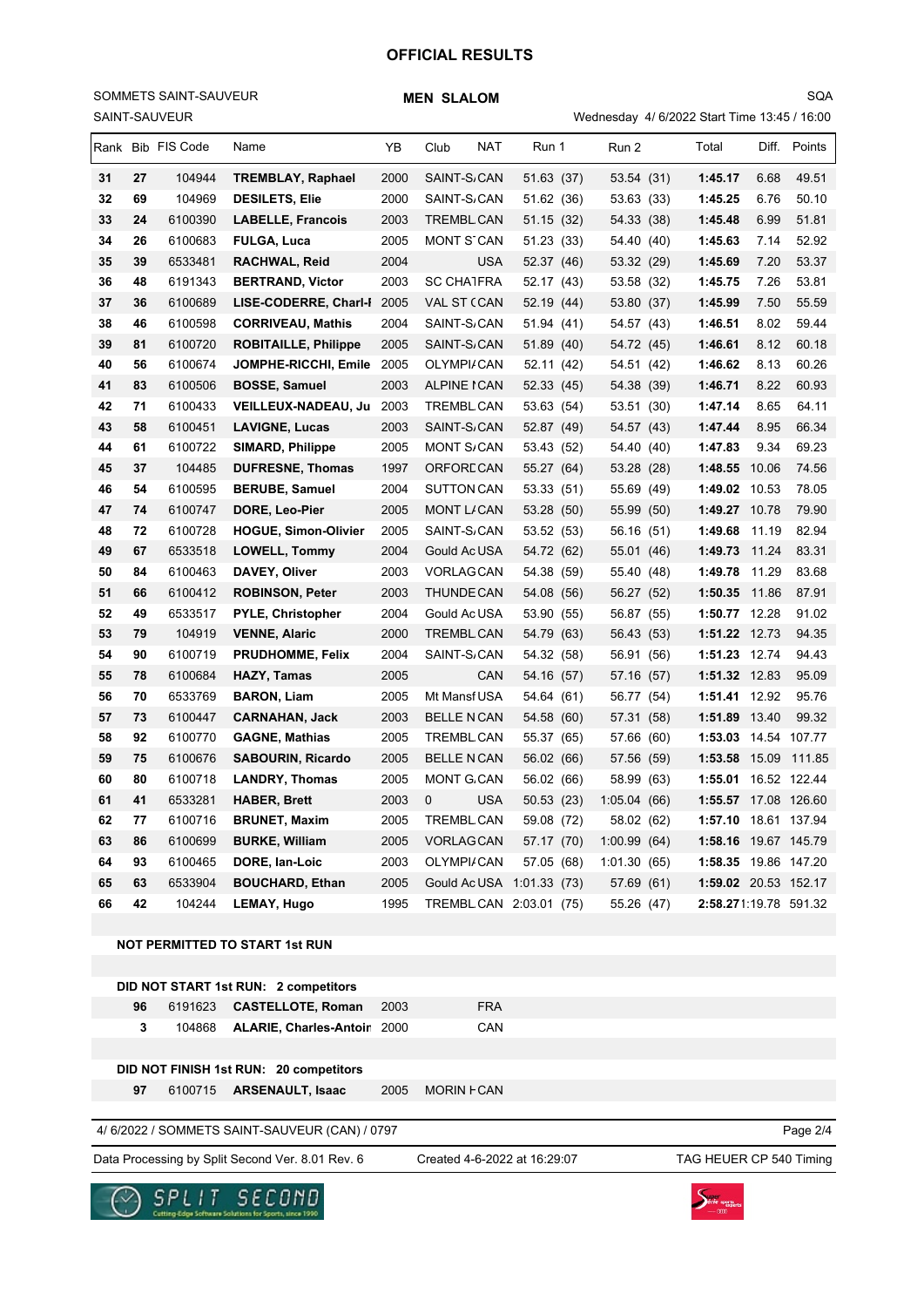# SAINT-SAUVEUR SOMMETS SAINT-SAUVEUR

|    | Rank Bib FIS Code | Name                        | ΥB   | Club                     | <b>NAT</b> | Run 1 | Run 2 | Total | Diff. | Points |
|----|-------------------|-----------------------------|------|--------------------------|------------|-------|-------|-------|-------|--------|
| 95 | 6533920           | <b>WESTON, Jack</b>         | 2005 | Mt Mansf USA             |            |       |       |       |       |        |
| 91 | 6100726           | <b>FILIATRAULT, James</b>   | 2005 | <b>DEVILS (CAN</b>       |            |       |       |       |       |        |
| 88 | 6100730           | <b>LAPOINTE, Justin</b>     | 2005 | <b>OLYMPI/CAN</b>        |            |       |       |       |       |        |
| 87 | 6100597           | <b>CHAREST, Pierick</b>     | 2004 |                          | <b>CAN</b> |       |       |       |       |        |
| 85 | 6100714           | <b>WALDRUM, Kyle</b>        | 2005 |                          | CAN        |       |       |       |       |        |
| 82 | 6100617           | <b>GUILLEMETTE, Fabrice</b> | 2004 | <b>VALINOL CAN</b>       |            |       |       |       |       |        |
| 68 | 6100621           | <b>BOUCHARD, Xavier</b>     | 2004 | SAINT-S <sub>/</sub> CAN |            |       |       |       |       |        |
| 65 | 6100744           | <b>TREMBLAY, Etienne</b>    | 2004 | SAINT-S <sub>/</sub> CAN |            |       |       |       |       |        |
| 62 | 6100594           | <b>WELSH, Graham</b>        | 2004 | <b>CRAIGLE CAN</b>       |            |       |       |       |       |        |
| 57 | 6100000           | DEPELTEAU, Simon            | 2000 | ORFORE CAN               |            |       |       |       |       |        |
| 55 | 6100737           | <b>VELJOVIC, Matia</b>      | 2005 | <b>CRAIGLE CAN</b>       |            |       |       |       |       |        |
| 52 | 6100500           | <b>LANOUE, Jekim</b>        | 2003 | <b>MONT S/CAN</b>        |            |       |       |       |       |        |
| 47 | 6100392           | <b>LAVIGNE, Eliot</b>       | 2003 | ORFORE CAN               |            |       |       |       |       |        |
| 43 | 6100681           | <b>COURNOYER, Lexis</b>     | 2005 | <b>SUTTON CAN</b>        |            |       |       |       |       |        |
| 38 | 6100721           | <b>ROUSSEAU, Elliot</b>     | 2005 | <b>OWLS HICAN</b>        |            |       |       |       |       |        |
| 32 | 6100409           | <b>GATCLIFFE, James</b>     | 2003 | <b>GEORGLCAN</b>         |            |       |       |       |       |        |
| 17 | 104920            | <b>DE VARENNES, Gabriel</b> | 2000 | <b>STONEHCAN</b>         |            |       |       |       |       |        |
| 15 | 6100033           | <b>OSTOJIC, Nicholas</b>    | 2001 | <b>OWLS HICAN</b>        |            |       |       |       |       |        |
| 11 | 104968            | <b>EMOND, Antoine</b>       | 2000 | <b>MONT S/CAN</b>        |            |       |       |       |       |        |

**DISQUALIFIED 1st RUN**

**NOT PERMITTED TO START 2nd RUN**

**DID NOT START 2nd RUN**

#### **DID NOT FINISH 2nd RUN: 9 competitors**

| 94 | 6100751 | <b>LARIVEE, Nathan</b>      | 2005 | VAL ST (CAN              | 57.32 (71)   | <b>DNF</b> |
|----|---------|-----------------------------|------|--------------------------|--------------|------------|
| 89 | 6100741 | <b>GAUTHIER, Zachary</b>    | 2001 | <b>MONT VICAN</b>        | 57.12 (69)   | <b>DNF</b> |
| 76 | 6100504 | <b>DURIVAGE, Jerome Lee</b> | 2003 | SAINT-S/CAN 1:07.92 (74) |              | <b>DNF</b> |
| 64 | 6100691 | <b>MCKELLAR, Ross</b>       | 2005 | ALPINE SCAN              | 51.79 (39)   | <b>DNF</b> |
| 60 | 6100631 | <b>CAVERS, Dax</b>          | 2004 | <b>CRAIGLE CAN</b>       | 52.59 (47)   | <b>DNF</b> |
| 53 | 6100416 | NELLA, Aidan                | 2003 | <b>GEORGLCAN</b>         | 52.69 (48)   | <b>DNF</b> |
| 51 | 6100672 | <b>FILION, Maxime</b>       | 2005 | SAINT-S <sub>/</sub> CAN | 51.78 (38)   | <b>DNF</b> |
| 44 | 6533338 | <b>TURNER, Bobby</b>        | 2003 | Gould AcUSA              | 51.37 (34)   | <b>DNF</b> |
| 12 | 6100377 | <b>BARABE, Alexis</b>       | 2003 | <b>CAN</b>               | (7)<br>48.65 | <b>DNF</b> |
|    |         |                             |      |                          |              |            |

**DISQUALIFIED 2nd RUN**

### 4/ 6/2022 / SOMMETS SAINT-SAUVEUR (CAN) / 0797

Page 3/4

Data Processing by Split Second Ver. 8.01 Rev. 6 Created 4-6-2022 at 16:29:07 TAG HEUER CP 540 Timing

Created 4-6-2022 at 16:29:07